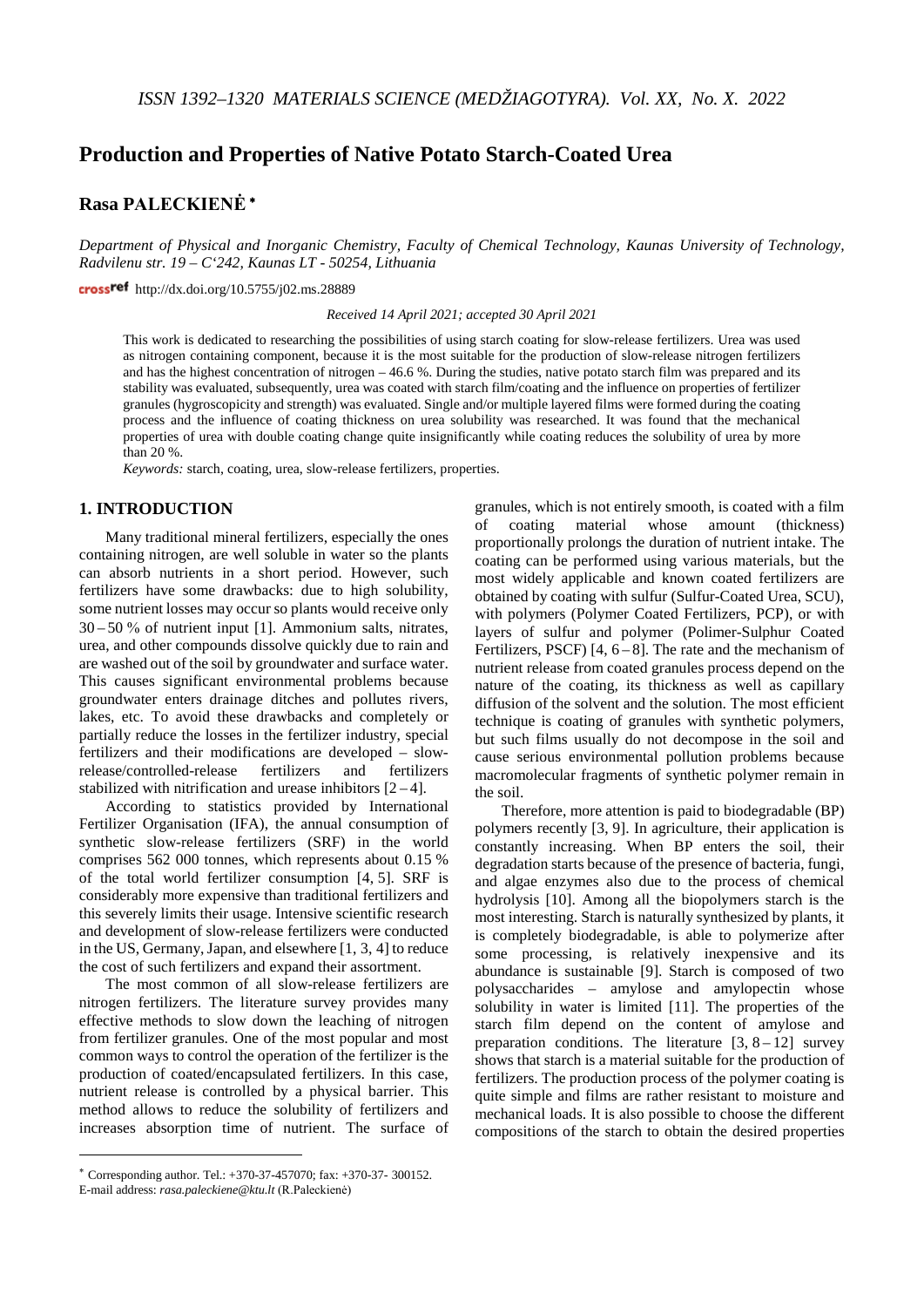of the polymeric film. To obtain a more elastic film, plastification can be applied. There are some studies researching the solubility decrease of urea when added into the matrix of the starch-based polymer [11, 12] or using a combined coating of urea with starch and polyacrylic acid [13, 14]. The production of slow-release fertilizers with a biodegradable coating is a big step towards organic farming. Thus, to produce slow-release fertilizer which both contains a large amount of nitrogen and is environmentally friendly, urea should be used as a source of nitrogen (46.6 % nitrogen) and the surface of those granules should be coated with starch film as a biodegradable polymeric material.

The aim of is work is to explore the possibilities of application of native potato starch coating in the production of slow-release fertilizers.

### **2. EXPERIMENTAL DETAILS**

Reagent and technical (SC "Achema", Lithuania) grade urea were used in the study –  $CO(NH<sub>2</sub>)<sub>2</sub>$ . Starch films were prepared by mixing 2.5 g of potato starch (Beroxfood, Germany), 2 ml of 50 % aqueous solution of glycerol  $(C_3H_8O_3$  Glycerol anhydrous p.a. Reachem Slovakia), 3 ml of 0.1 M hydrochloric acid, and 25 ml of distilled water in 100 ml Erlenmeyer flask and heating it for 15 minutes at temperature  $105 - 110$  °C until a homogeneous solution is formed. The hot and viscous reaction solution is neutralized by adding 3 ml of 0.1 M sodium hydroxide solution. After cooling (down to  $50 - 60$  °C) the reaction mixture is immediately used to prepare films and to coat the urea granules. The drying time of the film depends on the temperature and the thickness of the film.

Experimental studies of urea solubility conducted to evaluate the effect of the coating of the starch film were carried out according to slightly modified guidelines presented in the research article [15] and recommendations [16]. Solubility was examined by mixing 1 g of the product with 10 g of quartz sand. The mixture is then placed into sintered glass filter (ПОР 169) with a pore diameter of  $100 - 160$  µm. Dissolution testing is performed with 50 ml of distilled water which is slowly (2 ml/min) administered through the layer of examined material. The remaining water is drawn off by a vacuum pump. Nitrogen content in the collected filtrate is determined by standard techniques [17, 18]. Amidic form nitrogen was determined by spectrophotometric measurements [19] carried out with T70+UV/VIS spectrometer (PG Instruments Ltd.). Interaction between urea and dimethylaminobenzaldehyde resulted in forming a coloured complex which absorbance was measured at 420 nm wavelength using a 1 cm cuvette (accuracy  $\pm$  0.004 Abs). Depending on the repeatability, investigation of the composition or properties of the same sample was performed  $3-5$  times and the arithmetic mean of the determined values is presented in this study.

Properties (hygroscopic moisture, pH) of coated fertilizer were determined by using the standard procedures [18]. The granulometric composition as granule size distribution was determined by sieve analysis of a sample and standard "Retsch" sieves (DIN-ISO 3310/1) were used. The static crushing strength of granules, as the medium value of granules crushing, was determined by using a device IPG-2. Its measurement range was 5 – 200 N, margin error  $\pm$  2.00 % from the upper limit of measurement (when the temperature is  $20 \pm 5^{\circ}$ C). Calculations were made using a standard methodology [18, 20]. SEM analysis was carried out using scanning electron microscope PhenomWorld ProX (G5) to determine particle form.

Coated granulated product X-ray radiation diffractive analysis [21] was carried out by X-ray diffractometer DRON-6 (Cu  $K_{\alpha}$  radiation, Ni filter, detector's step length  $-0.02^{\circ}$ , duration of intensity measurement in the step  $-0.5$ s, voltage  $U = 30$  kV, current I = 20 mA).

Simultaneous thermogravimetric and differential scanning calorimetry  $(STA)$  [21 – 23] was carried out by the thermal analyser "LINSEIS STA PT-1000"(Germany). DSC-TGA parameters: temperature increase rate – 10 °C/min, range –  $25-300$  °C, crucibles – extruded aluminum, standard – the empty crucible, the atmosphere in the furnace – nitrogen  $N_2$  20 mL/min, sample weight 1.6 mg. Measurement accuracy  $\pm$  3 °C.

IR spectra [22, 24] were obtained on a Perkin Elmer FT-IR spectrometer. The samples were produced by pressing the tablets from the test substance and the optically pure dried KBr. The tablet was prepared by mixing 1 mg of the test substance and 200 mg of potassium bromide.

#### **3. RESULTS AND DISCUSSION**

First of all starch film stability assessment was performed. Stability was evaluated by examining film solubility in different solutions. Films were cut and pieces of 1 cm<sup>2</sup> area samples were prepared to weigh  $\pm$  0.1 mg. Samples then were soaked in distilled water, acidified water (nitric acid,  $pH = 5$ ), and 10 % urea ( $pH = 8.45$ ) solution at  $20 \pm 2$  °C. After 7 days the samples were removed from the solution, dried for 1 day at room temperature ( $\sim$  25 °C), then dried in the heating oven at 105 °C until constant weight is reached. The smallest change in mass  $\sim$  10 % is observed when the starch sample was soaked in distilled water. Placing samples into the acidic aqueous solution (at  $pH = 5$ ) resulted in film losing more weight ~ 14 %. The biggest weight loss occurred in 10 % urea solution: 18.8 % after 7 days.

Since it is known, that macromolecular compounds swell before dissolving, more detailed evaluations of starch film stability were needed. In this case influence of fertilizer components ( $NH_4NO_3$ ,  $KH_2PO_4$ ,  $CO(NH_2)_2$ ) and the pH of the medium on the stability was investigated. Solutions of different salt concentrations were prepared 1, 5, 10 and 15 %, and the pH of these solutions were measured. Solutions were used to determine the degree of swelling of starch film samples which were cut into  $1.5 \times 1.5$  cm pieces. The degree of swelling of starch film samples after 15 minutes were calculated:

$$
\alpha = \frac{m_2 - m_1}{m_1},\tag{1}
$$

here  $m_1$  is the mass of dry film, g;  $m_2$  is the mass of swollen film, g. Results are presented in Table 1. The obtained results show, that when placed into ammonium nitrate and urea solutions, the degree of swelling of the starch film increases with increasing pH and hence the salt concentration. Potassium dihydrogen phosphate solution has a similar effect – though increased salt concentration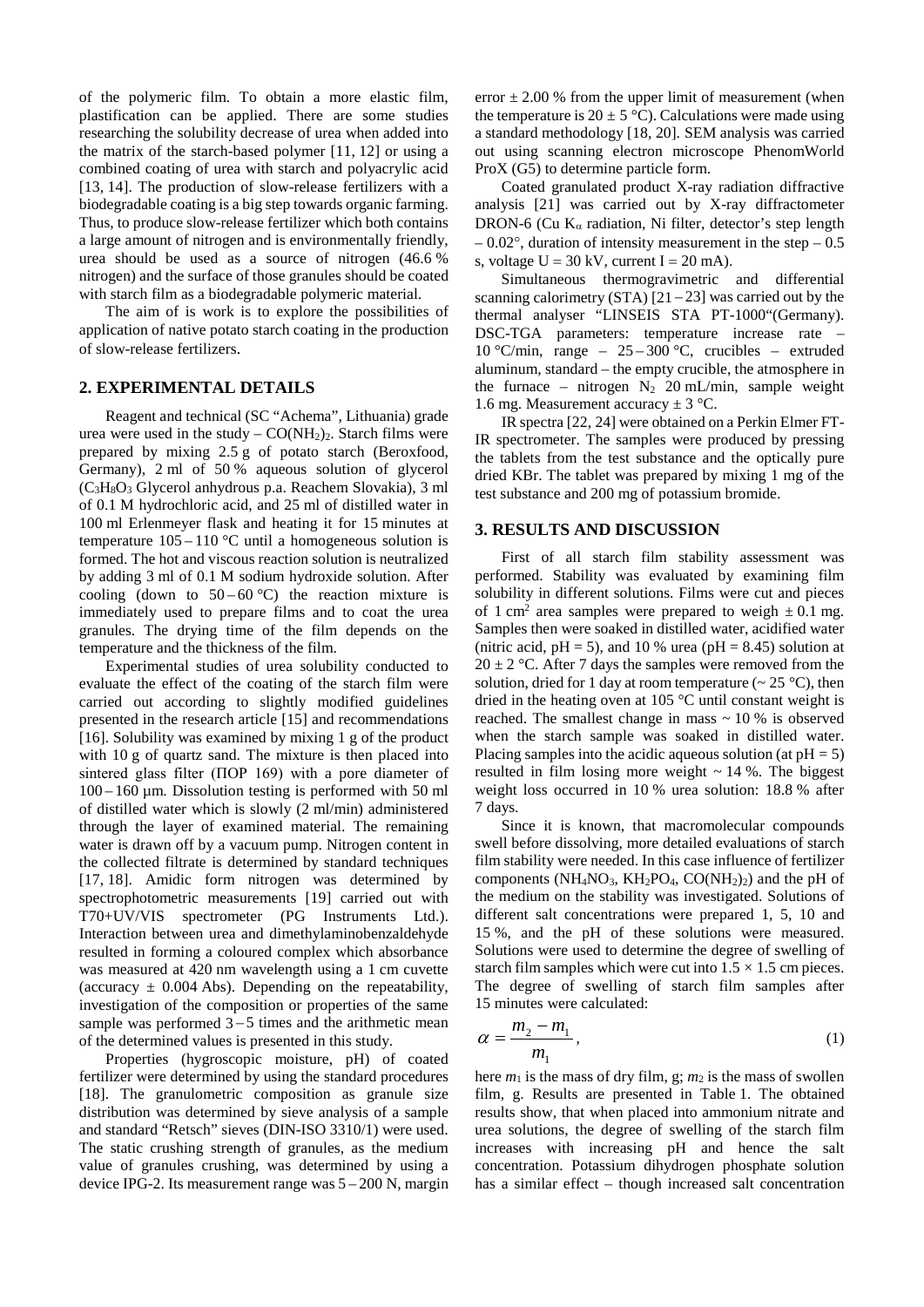results in lower pH value, the degree of swelling in these solutions decreases (~1).

| Concentration of solution, %      |      | 5    | 10   | 15   |  |  |  |  |  |
|-----------------------------------|------|------|------|------|--|--|--|--|--|
| NH <sub>4</sub> NO <sub>3</sub>   |      |      |      |      |  |  |  |  |  |
| pH of solution                    | 5.2  | 5.25 | 5.40 | 5.45 |  |  |  |  |  |
| α                                 | 1.00 | 1.34 | 1.97 | 2.68 |  |  |  |  |  |
| KH <sub>2</sub> PO <sub>4</sub>   |      |      |      |      |  |  |  |  |  |
|                                   |      |      |      |      |  |  |  |  |  |
| pH of solution                    | 4.5  | 4.3  | 4.2  | 4.15 |  |  |  |  |  |
| α                                 | 1.00 | 1.09 | 1.07 | 1.06 |  |  |  |  |  |
| CO(NH <sub>2</sub> ) <sub>2</sub> |      |      |      |      |  |  |  |  |  |
| pH of solution                    | 6.95 | 7.95 | 8.45 | 8.75 |  |  |  |  |  |

**Table 1.** Degrees of swelling of starch in different solutions

Performed dissolution-swelling studies suggest that the stability of starch films is sufficient enough at different pH and concentrations of salt solutions thus they can be used in further research – coating granules.

Technical grade urea was used for coating with starch polymeric substance (PS) produced from potato starch. The only a fraction of urea granules of  $2 - 3$  mm in size was used for coating. After the coating process granules were dried in the heating oven at 65  $\degree$ C for 5 hours. Granules then were removed, weighed and similar size, as well as evenly coated granules were selected for further experiments. To assess the influence of coating thickness and to achieve a better overall covering, coating conditions were slightly modified – the addition of dry starch (St) was applied as filler into starch polymeric substance. General sample preparation process: 10 g of technical grade urea granules (or singlelayered granules) were mixed with 1 g of starch polymer substance or 1 g of starch polymer substance with the addition of 0.5 g of dry starch. Sample preparation conditions and the measured content of nitrogen are presented in Table 2.

**Table 2.** Conditions of sample preparation and content of amidic form nitrogen

| No.            | Name of<br>sample       | Composition, |                | Content of amidic form<br>nitrogen, % |      |                             |      |         |
|----------------|-------------------------|--------------|----------------|---------------------------------------|------|-----------------------------|------|---------|
|                |                         | Urea PS      |                | St                                    |      | $\mathcal{D}_{\mathcal{L}}$ | 3    | Average |
|                | Urea                    | 10           |                |                                       | 46.2 | 46.0                        | 46.1 | 46.1    |
| $\overline{2}$ | $Urea+PS$               | 10           |                |                                       | 43.1 | 42.8                        | 41.2 | 42.4    |
| 3              | $Urea+2PS$              | 10           | 2              |                                       | 38.2 | 38.6                        | 38.7 | 38.5    |
| 4              | $Urea+(PS+St)$          | 10           |                | 0.5                                   | 40.9 | 40.3                        | 40.3 | 40.5    |
| 5              | $Urea+$<br>$2(PS + St)$ | 10           | $\mathfrak{D}$ |                                       | 35.5 | 35.3                        | 35.1 | 35.3    |

With the increase the amount of coating materials used for urea covering, the content of nitrogen in the samples decreases. All coated samples were tested for static strength and received results were compared with the strength of technical grade urea granules as shown in Fig. 1.

The obtained results show that static strength of the granules depends on coating thickness as well as composition. The application of a single layer of starch substance increased the static strength of granules up to 22.7 N/gran, while two-layered granules have somewhat reduced strength (20.5 N/gran which is still higher than the strength of technical grade urea (20.35 N/gran). When granules are covered with a combined film consisting of starch substance and dry starch as filler, their strength decreases down to 19.9 and 19.3 N/gran.



**Fig. 1.** The static crushing strength of technical grade urea (No. 1) and coated samples (No.  $2-5$ )

While the strength of the aforementioned granules is the lowest, but their values are still higher than the minimum requirements provided by fertilizer producers – 7.0 N/gran [25]. It is very important to avoid the breakage of granules during all stages: production, storage, and transport.

The study was continued with moisture sorption experiments. These experiments were carried out at 20 °C by placing the samples in the desiccator with different moisture conditions – over the water (humidity  $\sim$  98 %) and oversaturated solution of  $NaNO<sub>2</sub>$  (humidity 66%) [26]. Moisture adsorption results at ahumidity of 66 % are presented in Fig. 2 and at 98 % are presented in Fig. 3.



**Fig. 2.** Dynamic curves of water adsorption by technical grade urea (No. 1) and coated samples (No.  $2-5$ ) at 20 °C and humidity  $\sim 66$  %

Gravimetric determination of the moisture adsorption shows that the starch-polymer coating film increases the amount of water adsorbed when relative humidity is 66 %. In comparison, urea without additives under these conditions does not adsorb moisture, and measured mass change is less than 0.1 %. Overall starch-coated samples adsorbed a relatively small amount of moisture with the maximum change in mass at  $\sim$  2 %, which was observed in the  $5<sup>th</sup>$  sample. It suggests that moisture does not cause deterioration of the fertilizers. Sorption curves of coated granules held over the water at 98 % relative humidity are very similar to those of pure urea. Only an increase in the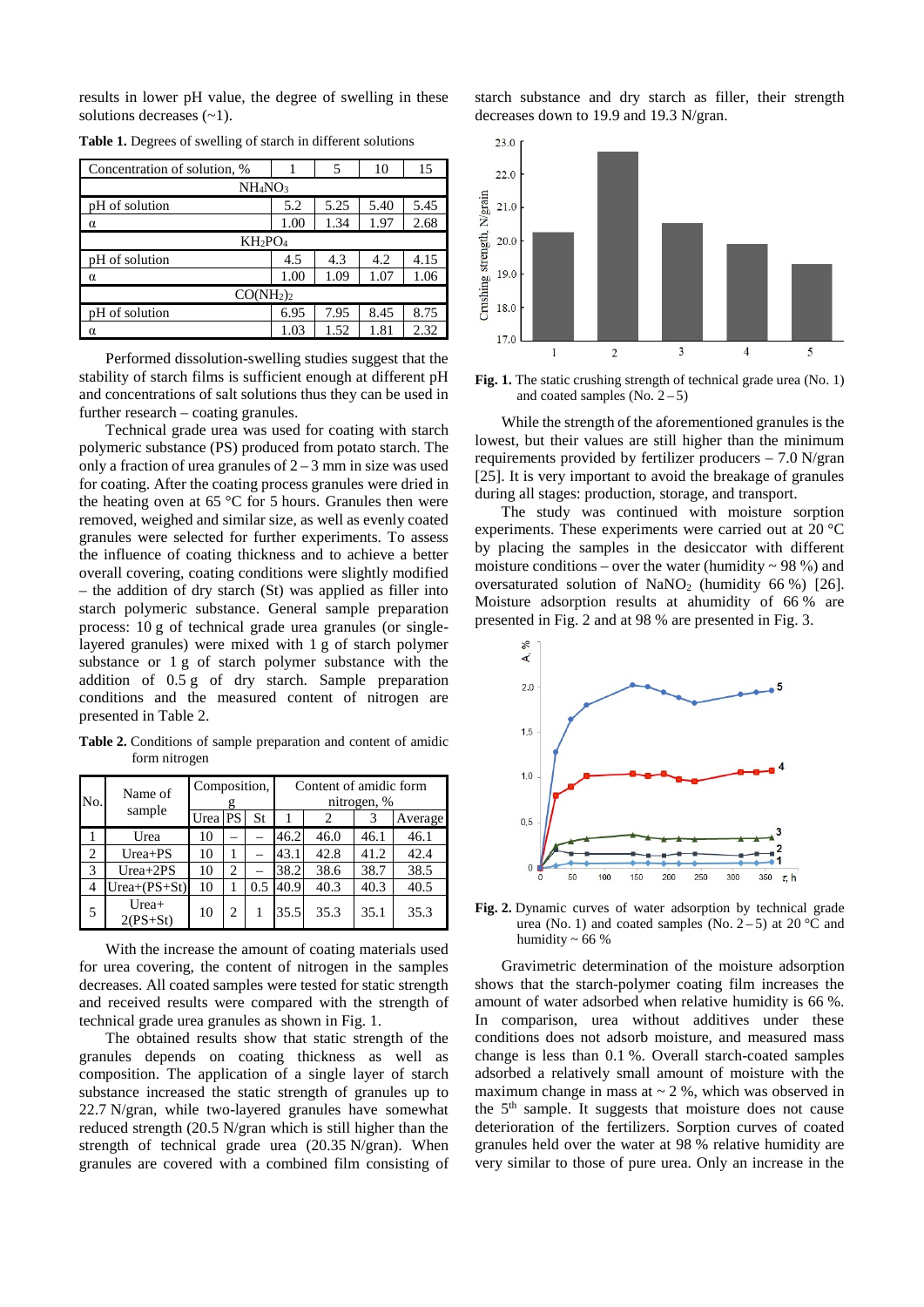amount of adsorbed moisture content is observed with the increasing duration of the process.



**Fig. 3.** Dynamic curves of water adsorption by technical grade urea (No. 1) and coated samples (No.  $2-5$ ) at  $20^{\circ}$ C and humidity ~ 98 %

When the granules are coated only with starch coating substance it reduces permeation of water into the granule (2, 3 samples). However, at higher environmental air humidity fertilizers adsorb more. The obtained results show a correlation between the amount of coating on granules and the adsorbed amount of moisture (water vapour). Granules coated with a single layer of film adsorbs almost twice as less water than granules coated with two layers of film.

To evaluate the efficiency of coated urea with starch film, experimental studies of solubility are carried out. Results of solubility tests, calculated as an average of three repetitive experiments, are presented in Fig. 4.



**Fig. 4.** Results of solubility tests of technical grade urea (No. 1) and coated samples (No.  $2-5$ )

The comparison of the total amide nitrogen content in the granules, and the determined amount of nitrogen after slow dissolution indicates that the potato starch polymer coating with a small amount of dry potato starch protects fertilizer better than a coating of pure polymer. As Fig. 4 shows, the two-layer coating reduces the solubility of fertilizer more than one-layer coating. A double coating of urea with the addition of dry starch filler is more effective. This could be because that the surface is coated more evenly, and not only due to the thickness of the coating itself. The surface of the coated granules (Fig. 5 a) is not smooth, irregularities-surface defects (Fig. 5 b) are visible, which give instability of the solubility results. During the

application of the starch composite coating, control coatings were performed using paint, or the quality of the coating was checked using iodine, which stains the coating layer. Crosssections of coated urea pellets are shown in Fig. 5 c.



**Fig. 5.** a – coated urea granules; b – surface SEM photo; c – crosssections of coated urea pellets

The stability of starch-coated urea granules and the compatibility of the components as well as the resulting stability of the product were verified by instrumental (IR, STA, XRD,) characterization of produced samples. IR spectroscopy results are presented in Fig. 6.



**Fig. 6.** a – IR spectra of technical grade urea; b – urea coated with two layers of potato starch and dry starch as a filler

IR spectrum of technical grade urea (Fig. 6 a) contains clearly visible absorption bands at 3433 cm-1 and 3343 cm-1 corresponding to NH2 group symmetric and asymmetric valence vibrations. The band at 3259 cm<sup>-1</sup> can also be attributed to the vibrations of the  $NH<sub>2</sub>$  group. The next intense absorption band at  $1679 \text{ cm}^{-1}$  corresponds to the valence vibrations of CO and CN groups and deformational vibrations of the NH2 group as well as visible band at 1624 cm-1 appears because of deformational vibrations of  $NH<sub>2</sub>$  and valence vibrations of CN. The band at 1465 cm<sup>-1</sup> can be attributed to valence vibrations of  $CN<sub>2</sub>$  and deformational vibrations of the NH2 group. The last band at 1153 cm<sup>-1</sup> appears due to combined vibrations of  $NH_2$ ,  $CN_2$ , and CO groups. In comparison, the IR absorption spectrum of urea coated with starch polymer film and dry starch additive contains (Fig. 6 b) contains the same bands that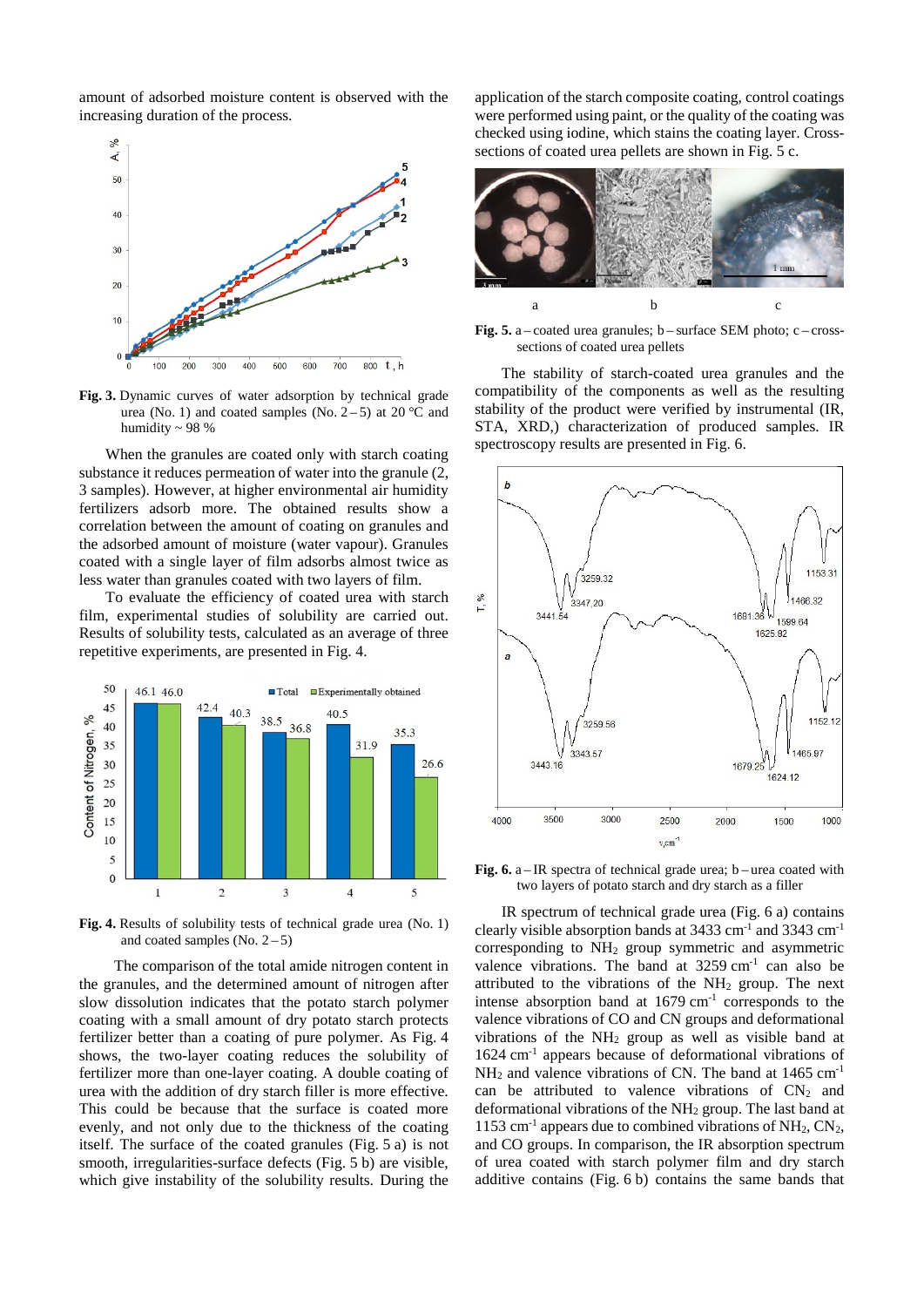were attributed to urea. Bands characteristic for starch and starch polymer film should be visible at  $1102 \text{ cm}^{-1}$  and 1337 cm<sup>-1</sup> while there is only one band visible at  $1153$  cm<sup>-1</sup> corresponding to deformational vibrations of  $NH<sub>2</sub>$  group as well as valence vibrations of  $CN_2$  and CO groups [24]. A cross comparison of these two spectra (Fig. 5) clearly indicates that starch film coating with dry starch additive does not change the IR spectrum at all. This might be due to the fact that the amount of coating material is too small and absorption bands of urea mask bands of starch and starch polymer. It is also obvious that during the coating process no new bonds formed as bands of urea remained at the same wavenumber with a slight decrease in their intensity. Overall, no significant change in the IR spectrum of coated urea was observed.

Fig. 7 contains the results of simultaneous thermal analysis of technical grade urea coated with starch film.



**Fig. 7.** Simultaneous thermal analysis of urea coated with two layers of potato starch and dry starch as filler

Thermogravimetric and differential scanning calorimetry curves show that decomposition of urea  $(CO(NH_2)_2)$  begins at ~140 °C when weight loss is registered.

Endothermic effects characteristic to urea are observed at temperatures of  $135.1 \degree C$  and in the range of  $220 - 250$  °C. When heated, urea begins to decompose above its melting temperature (132 °C) and decomposition take place in three stages: at  $190-260$  °C,  $260-400$  °C,  $400 - 490$  °C [27]. STA curves show no significant deviations from theoretical values which proves once more that starch additive does not react with urea and does not form any new compounds, which could influence the thermal resistance of urea. STA curves of coated urea are very similar to thermal analysis results of pure urea.

X-ray diffraction analysis (XRD) results are presented in Fig. 8. Letters K in the diffractogram indicate characteristic peaks of urea which have the highest intensity, because all granules consist mostly of the urea.

All peaks in diffractogram (0.398; 0.362; 0.304; 0.282; 0.253; 0.242; 0.222; 0.217; 0.199; 0.184 and 0.167 nm) are attributable only to urea. Diffraction peaks of starch are not visible because of the low content of starch and its diffraction intensity may be so low, that it does not appear on X-ray diffractogram. Overall no significant change in XRD spectra of starch-coated urea is visible.



**Fig. 8.** a – XRD patterns of technical grade urea; b – urea coated with two layers of potato starch and dry starch as filler

#### **4. CONCLUSIONS**

This paper reviews the possibilities of starch coating application for the production of slow-release fertilizers. As the component containing nitrogen, urea was used in these experiments. Urea is preferred in the production of slowrelease nitrogen fertilizers, because it has the highest content of nitrogen – 46.6 %. During the experiments, starch film was prepared and its stability in different pH values and different salt solutions was evaluated. It was found that the film is sufficiently stable. In that case coating of industrial urea with starch was performed coating. Starch film/coating was evaluated by examining its influence on the properties of fertilizer granules (hygroscopicity and strength). The application of a single layer of starch substance increased static strength of granules up to 22.7 N/gran, while twolayered coating has somewhat reduced granules strength. But their values (19.3 N/gran) are still higher than the minimum requirements provided by fertilizer producers – 7.0 N/gran. The impact of the coating on urea solubility was also estimated. It was found that the mechanical properties of the double coating changes quite insignificantly while coating reduces the solubility of urea by more than 20 %. No chemical interaction between urea and the components used for coating occurred which was confirmed by XRD, STA and IR analyses.

#### **REFERENCES**

- 1. **Kafkafi, U., Tarchitzky, J.** Fertigation: A Tool for Efficient Fertilizer and Water Management, IFA, IPI, Paris, 2011.
- 2. **Azeem, B., KuShaari, K., Man, Z.B., Basit, A. Thanh, T.H.** Review on Materials & Methods to Produce Controlled Release Coated Urea Fertilizer *Journal of Controlled Release* 181 2014: pp. 11 – 21. https://doi.org/10.1016/j.jconrel.2014.02.020
- 3. **Ibrahim, K.A., Naz, M.Y., Shukrullah, S., Sulaiman, S.A., Ghafar, A., AbdEl-Salam, N.M***.* Nitrogen Pollution Impact and Remediation through Low Cost Starch Based Biodegradable polymers *Scientific Reports* 10 2020: 5927. https://doi.org/10.1038/s41598-020-62793-3.